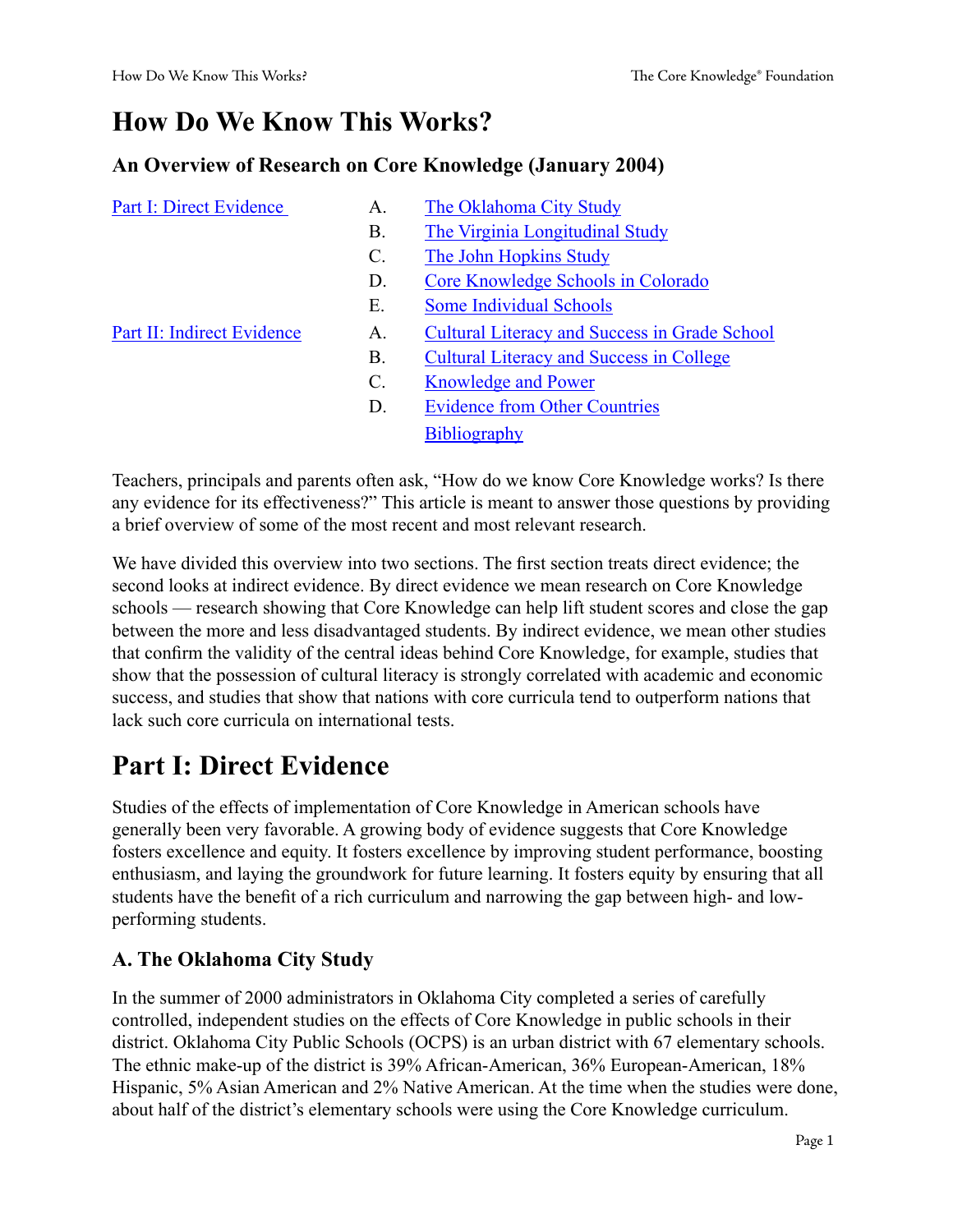Researchers began by determining which students in Oklahoma City were being taught the Core Knowledge curriculum and which were not. Next, they used a computer to randomly match students in Core Knowledge classrooms with similar students in non-Core Knowledge schools. The computer matched students with the same characteristics on seven variables: grade level, sex, race/ethnicity, free-lunch eligibility, Title-I eligibility, special-education eligibility, and prescore on the Iowa Test of Basic Skills (ITBS). This matching procedure yielded 339 matched pairs of Core Knowledge students and non-CK students. The two groups were statistically indistinguishable, except that the members of one group were taught Core Knowledge while the members of the other group were not.

Since the two groups of students were so precisely matched at the beginning of the school year, one would expect them to post virtually identical average scores at the end of the school year. In fact, however, the students who had spent the year in Core Knowledge classrooms outscored the control students in seven of the eight categories on the ITBS. The Core Knowledge students posted significantly higher scores in reading comprehension (58.1 vs. 55.1), vocabulary (59.8 vs. 55.3), science (58.7 vs. 55.8), math concepts (61.4 vs. 59.2), and social studies (58.3 vs. 53.4). The greatest gains — in reading comprehension, vocabulary, and social studies — were computed to be statistically "highly significant."



The initial study looked at ITBS results for the 1998-1999 school year. The researchers had hoped to follow up by looking at ITBS results for the 1999-2000 school year, but the district decided not to use the ITBS at the conclusion of the school year, making it impossible to compare before and after results for 1999-2000. The researchers therefore decided to examine the ITBS results for a previous academic year, 1997- 1998. Again students were randomly matched according to the seven variables listed above, and again the Core Knowledge students were

found to have outperformed their peers in almost all categories on the ITBS. Core Knowledge students achieved "significant" or "highly significant" advantages in reading comprehension (57.6 vs. 53.1), reading vocabulary (58.8 vs. 54.7), language usage (62.0 vs. 56.3), math concepts (59.3 vs. 56.3), math computation (64.2 vs. 60.7), and social studies (60.4 vs. 56.0).

It is significant that Core Knowledge students posted especially strong scores in reading vocabulary during both of the years examined. Vocabulary is a particularly important area, since it is the single best predictor of academic achievement, and an area in which the gap between ethnic and racial groups has proved to be especially difficult to overcome.

In addition to the ITBS, The Oklahoma researchers also looked at students' performance on the Oklahoma Criterion-Referenced Tests (CRTs). Researchers chose to focus on reading and social studies, two areas where students had shown highly significant gains on the ITBS. Students were matched according to the seven variables, as before.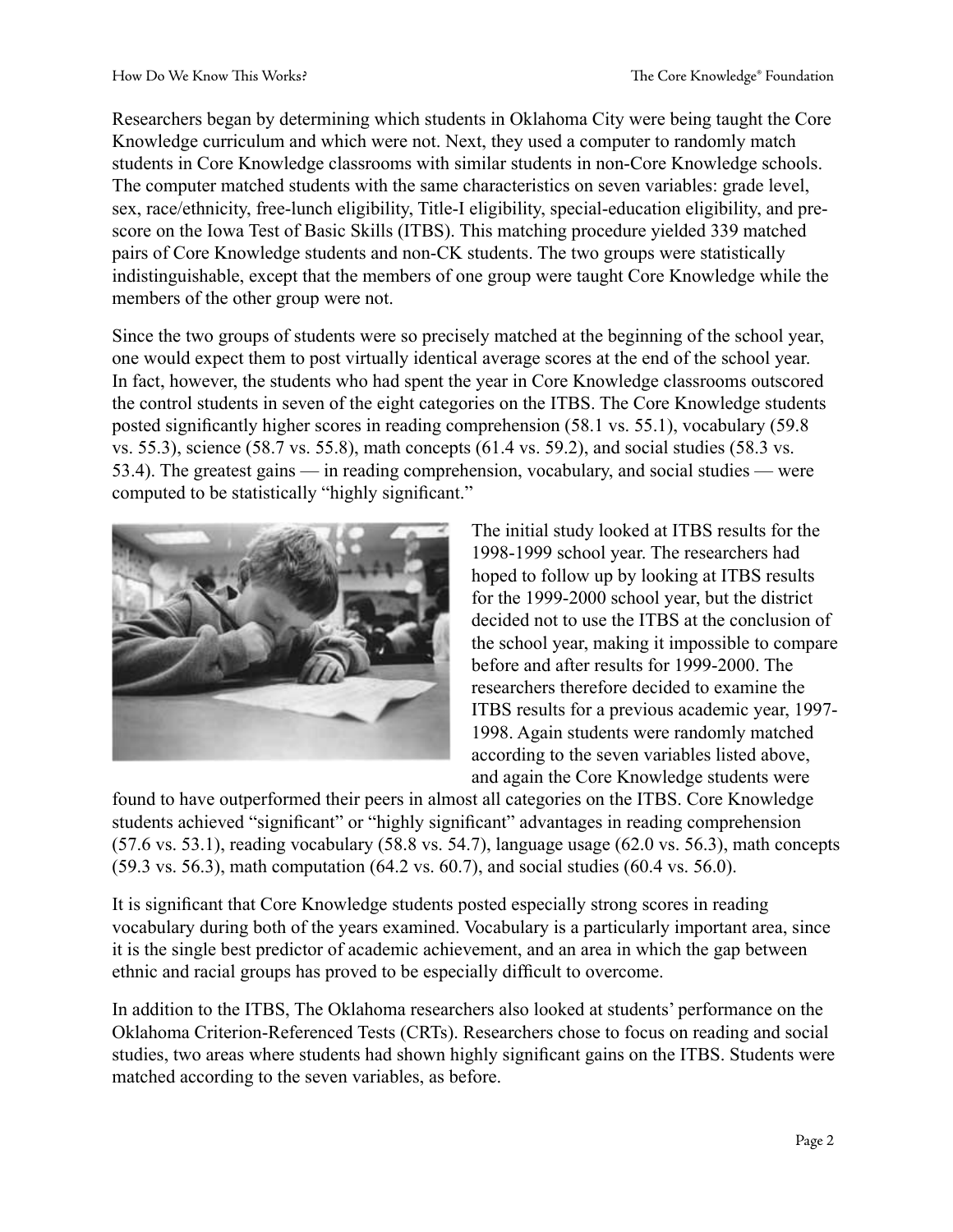The Core Knowledge students scored higher on all four of the reading objectives and all six of the history and geography objectives. In reading, Core Knowledge students averaged 26.65 correct answers out of a possible 36, or 76%, while non-Core Knowledge students averaged only 22.88 correct answers, or 63%. In history and geography, Core Knowledge students averaged 46.66 correct answers (70%), versus 40.64 (61%) for the control group.

These last findings are interesting because they show that Core Knowledge can improve student performance, not only on norm-based tests like the ITBS but also on criterion-based tests like the Oklahoma CRTs — even when those tests are not based on the Core Knowledge curriculum. This finding might seem hard to accept at first. One might think that the best way to prepare students to meet state standards would be to discard all other standards, thus leaving no distractions. But the Oklahoma results indicate that schools can actually improve students' performance on state tests by combining the Core Knowledge curriculum with their state standards. A simple example can show why this can be an effective tactic.

One of the Oklahoma CRT standards asked students to recognize central personalities and important events of the Civil War. The Core Knowledge Sequence also covers the Civil War, but it provides more specific guidance: it identifies some of the central personalities (Ulysses S. Grant, Robert E. Lee, Abraham Lincoln, Jefferson Davis) and some of the most important events (shelling of Fort Sumter, Battles of Bull Run, Gettysburg, and Antietam, the Emancipation Proclamation, Gettysburg Address, surrender at Appomattox). The Foundation also offers books and lesson plans on these topics. In other words, the Core Knowledge Sequence and its supporting materials can help flesh out the state standards and boost academic achievement.

Standardized tests are important, but they are not the only measures of academic success. The Oklahoma City study also looked at teacher satisfaction with Core Knowledge. Teachers were asked if they were satisfied with Core Knowledge's impact on students' learning. 135 said they were satisfied, 51 said they were somewhat satisfied, 32 had no opinion, and one checked "somewhat dissatisfied." None of the more than 200 teachers polled reported "strong dissatisfaction." What's more, the extent of teacher's satisfaction was found to increase with time: the longer a teacher taught Core Knowledge, the more likely that teacher was to report strong satisfaction.

Teachers also reported that the Core Knowledge curriculum increased students' enthusiasm for learning. 150 teachers were satisfied on this point, 46 somewhat satisfied, and 24 had no opinion. None of the 220 teachers questioned indicated even mild dissatisfaction on this point.

## <span id="page-2-0"></span>**B. The Virginia Longitudinal Study**

In 2003 researcher Fred Smith published the results of a longitudinal study of two schools in Virginia. Smith compared students in a Core Knowledge school with students in another school in the same district with a similar demographic make-up. He tracked the effect of Core Knowledge on student achievement using a quasi-experimental, longitudinal, matchedcomparison design. The most distinctive aspect of Smith's research was that it tracked students across several years of schooling, from kindergarten to sixth grade. Only children who remained in the Core Knowledge school or the control school for the whole period of the study were evaluated.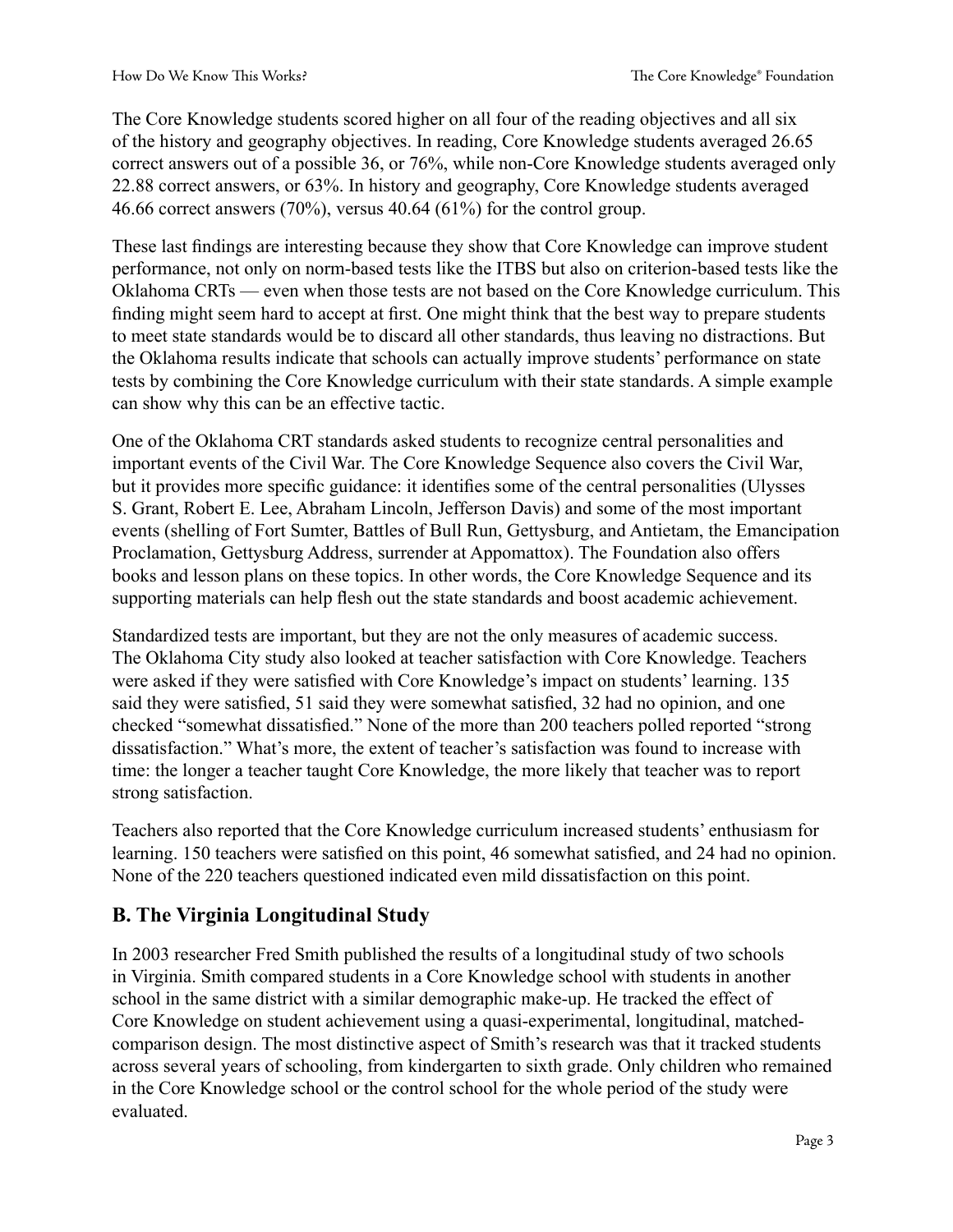Smith found that Core Knowledge had the following positive effects:

- Students who remained in the Core Knowledge school from kindergarten through grade 6 outperformed peers at the control school as measured by mean scaled scores on the Stanford 9TA tests. Core Knowledge students outperformed control students in all subjects tested and for both of the two cohorts of students examined. The Core Knowledge advantage was statistically significant for Reading ( $p \le 0.029$ ,  $p \le 0.002$ ) and Math ( $p \le 0.002$ ,  $p \le 0.014$ ).
- Core Knowledge promoted fairness in schooling by providing equal educational opportunity to disadvantaged as well as advantaged students. Both advantaged and disadvantaged (free lunch) students in the Core Knowledge school outperformed students in the control school on the Stanford 9TA tests. Again this was true for all three subjects and for both cohorts examined. The disadvantaged students in the Core Knowledge school showed statistically significant advantages in reading ( $p \leq .017$  for one cohort and  $p \leq 0.030$  for the other).
- Core Knowledge helped narrow the achievement gap on the Stanford 9TA test between advantaged and disadvantaged students. The achievement gap, as measured by the Stanford 9TA tests, was narrowed for one Core Knowledge cohort and entirely eliminated for the other. The achievement gap between advantaged and disadvantaged students remained large for both cohorts at the control school.
- Core Knowledge helped students achieve much larger gains on the Stanford 9TA over two-year periods, from grade 4 to 6. Both advantaged and disadvantaged students made larger gains than their peers in the control school in all of the 12 cases evaluated. Among disadvantaged students, the edge to Core Knowledge was deemed highly significant in all three subjects ( $p \le 0.001$ ,  $p \le 0.001$  for Reading;  $p \le 0.001$ ,  $p \le 0.001$  for Math;  $p \le 0.01$ ,  $p \le 0.01$ .002 for Language).

Smith's research, described in more detail [here,](http://www.coreknowledge.org/CKproto2/about/CommonKnowledge/V17iDec2003Jan2004/vol17iDecJan_FSmith_diss.htm) provides compelling longitudinal evidence that Core Knowledge can improve academic performance for both advantaged and disadvantaged students, and can help to narrow the achievement gap between these two groups. His findings also suggest that Core Knowledge may have certain latent effect—effects that may not be visible immediately, and may not show up in a one-year study, but begin to appear after several years of exposure to the curriculum and can grow quite large when exposure persists throughout the elementary years.

## <span id="page-3-0"></span>**C. The Johns Hopkins Studies**

During the late 1990s researchers at the Center for the Social Organization of Schools at Johns Hopkins University did a series of studies looking at Core Knowledge's impact on schools. These studies found evidence that Core Knowledge is associated with many positive changes in schools, and that these positive changes are most pronounced when implementation of Core Knowledge is pursued wholeheartedly.

An early Johns Hopkins study looked at the effects of Core Knowledge implementation in five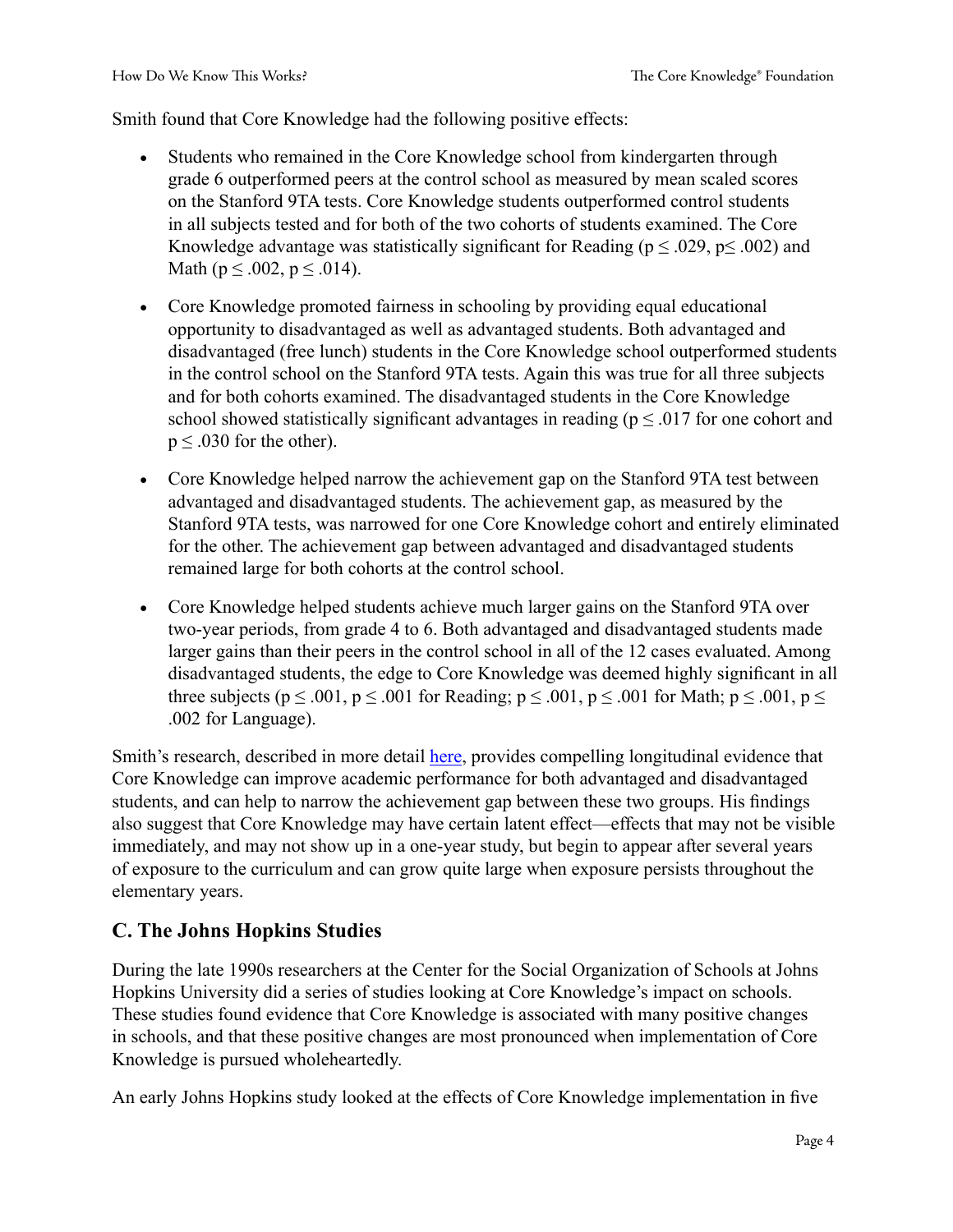Maryland schools. Core Knowledge schools were matched with non-Core Knowledge schools with similar numbers of students and similar percentages of students eligible for free or reduced lunch. Researchers also visited each Core Knowledge school and gave teachers questionnaires to assess the degree to which the school was really implementing Core Knowledge.

The researchers then tracked scores on two tests over a five-year period. The two tests used were the Comprehensive Test of Basic Skills, fourth edition (CTBS/4) and the Maryland state test, the MSPAP. Results on MSPAP were mixed and inconclusive, but the researchers found that schools that had achieved at least a moderate level of Core Knowledge implementation had better CTBS/4 scores, especially in reading comprehension. The school with the most consistent and impressive gains in reading comprehension was the school with the greatest level of observed Core Knowledge implementation. The most disappointing final numbers were posted by a school that had abandoned Core Knowledge midway through the study. The full report can be read online, [here.](http://www.csos.jhu.edu/crespar/techReports/Report50.pdf)

Another Johns Hopkins study widened the focus to look at Core Knowledge schools across the country. Researchers looked at twelve Core Knowledge schools in Colorado, Florida, Ohio, Maryland, Tennessee, Texas, and Washington. Each school was matched with a demographically similar control school in the same district.

Researchers visited each of the Core Knowledge schools five times. During visits they monitored classroom activities and also used an instrument called the Classroom Observation Measure, which has been validated in other studies of elementary classroom instruction. Researchers also surveyed teachers to assess the extent of Core Knowledge implementation.

The Johns Hopkins team found that the degree to which Core Knowledge was implemented was a significant predictor of student achievement gain. Researchers administered two subtests from the Comprehensive Test of Basic Skills, Fourth Edition (CTBS/4). They derived Normal Curve Equivalent Scores (NCEs) from the CTBS/4 Math Concepts and Applications subtest and the Reading Comprehension subtest. When low and high implementing sites were taken together, the effect of Core Knowledge on reading and math achievement was not statistically significant. However, when schools with moderate to high implementation were contrasted with low-implementing sites as controls, the results were more compelling. The Johns Hopkins statisticians reported that the gain difference on standardized tests between low and high implementing schools varied from 8.83 NCEs to 16.28 NCEs. That is an average rise of about 12 NCEs (similar to percentile points) over the controls, more than half a standard deviation—a very significant gain.

The researchers also created Core Knowledge Achievement Tests in science, language arts, and history and geography. Not surprisingly, students in Core Knowledge schools did better on these tests than students in the "comparison" schools where Core Knowledge was not being taught. This might be seen as too obvious to deserve comment, but in fact these results are important for several reasons. For one thing, they show that students retained much of the Core Knowledge content they were taught, and were able to learn this information without losing ground on other academic indicators, like the CTBS/4 tests. Moreover, since the content taught in Core Knowledge schools is carefully chosen and designed to be cumulative, what students learned is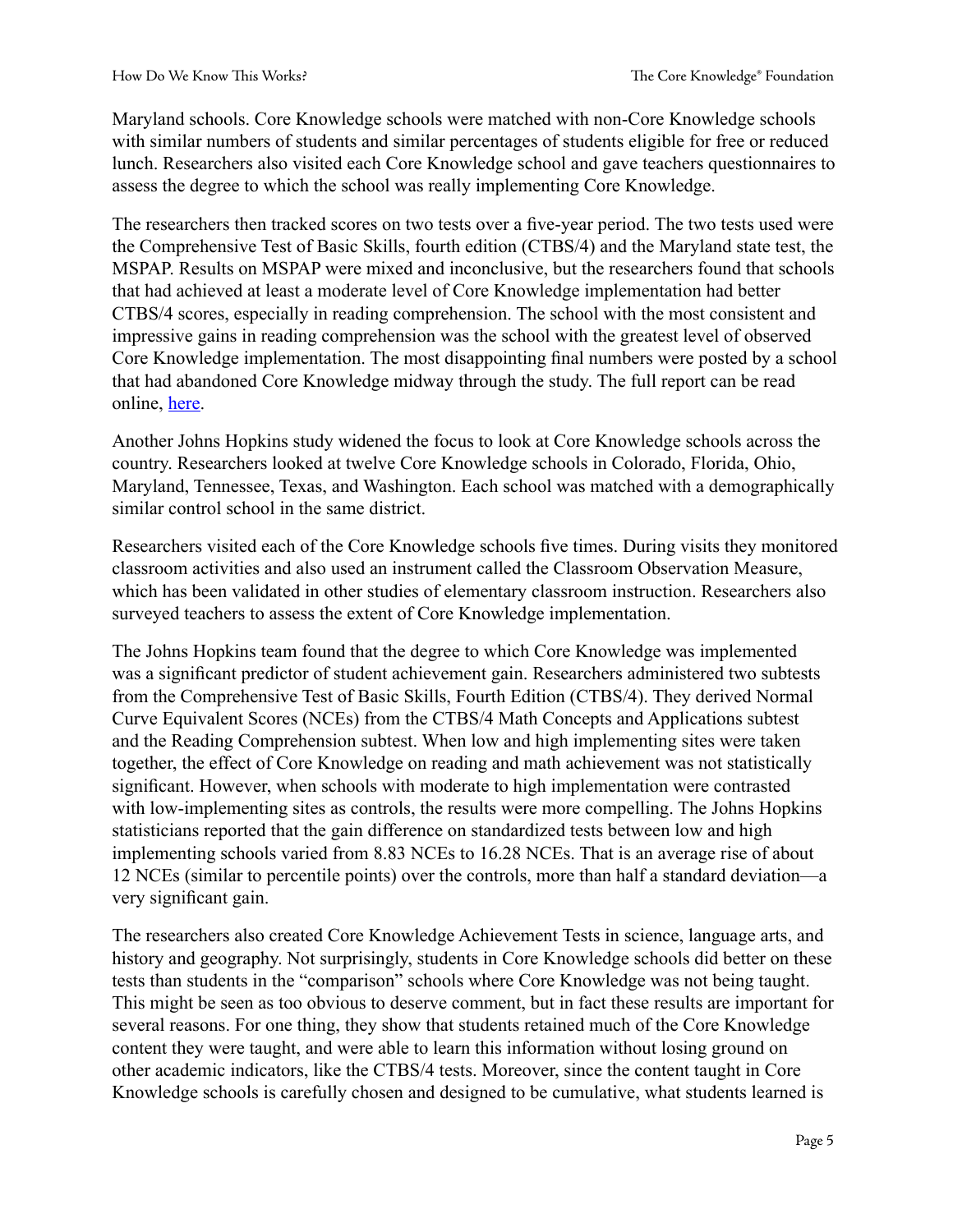

predicted (by E. D. Hirsch, Jr.) to enhance students' vocabulary, reading skill, and learning ability in later grades.

The Core Knowledge Achievement tests were given to all third and fifth graders in the study. Each test had 20 multiple-choice questions; the history and geography test also had one item requiring a written answer. Statistically significant, "educationally meaningful," achievement gain was found in every subject for both cohorts tested—and once again the largest gains were posted by the most dedicated implementers.

In short, when scores were analyzed according to the degree of implementation attained at each school, the data showed academic improvement was accelerated at sites that were implementing strongly. The researchers commented, "The correlation between level of implementation and effect size indicates that when schools

implemented the Core Knowledge Sequence with greater reliability and consistency, students achieved improved scores on all tests. Considering only those schools in which the research staff observed Core Knowledge curriculum and instruction in more than 50 percent of classrooms, one sees marked increases in the effect size favoring Core Knowledge."

The study also analyzed the impact Core Knowledge has on student engagement. Researchers made three preliminary observations:

First, 10 of 12 Core Knowledge schools were obtaining measures of student engagement in the "highly effective" range.

Second, the two schools with the highest mean student engagement ratings were also schools that had been deemed "highly implementing" and the two schools with the lowest engagement rating were the two schools rated as the lowest implementers.

Third, the data suggested that "students find Core content stimulating." Researchers noted that this finding "would contradict any assertion that students are 'turned off' in schools that strongly implement Core Knowledge."

Researchers confirmed that the following predicted benefits "were in fact associated with Core Knowledge implementation":

For students, Core Knowledge does:

- Provide a broad base of knowledge and a rich vocabulary
- Motivate students to learn and create a strong desire to learn more
- Promote the knowledge necessary for higher learning

For the school, Core Knowledge does:

• Provide an academic focus and encourage consistency in instruction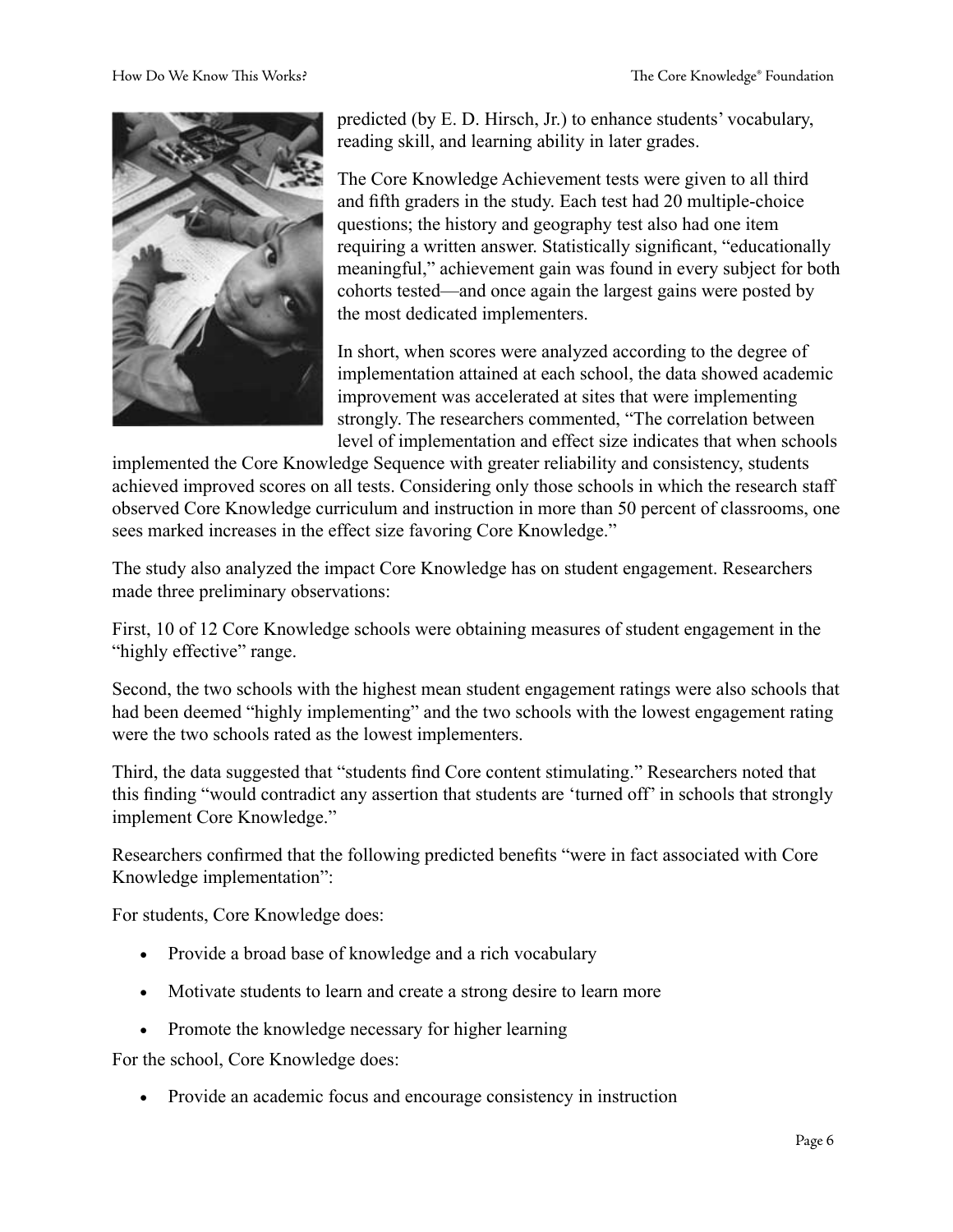- Provide a plan for coherent, sequenced learning from grade to grade
- Promote a community of learners— adults and children
- Become an effective tool for lesson planning and communication among teachers and with parents
- Guide thoughtful purchases of school resources

Beyond these, the study identified some unexpected benefits:

- Core Knowledge created coordination in the curriculum.
- Implementing Core Knowledge improved the professional lives of teachers. "Core Knowledge was viewed very favorably by teachers and seen as an enhancement to their lives. Overwhelmingly, teachers enthusiastically encouraged their teacher friends to implement Core Knowledge. This is a very important finding."
- Implementing Core Knowledge led to increased teacher collaboration. Such "genuine" collaborative work among teachers that has a focus on the curriculum and instruction is all too rare in education," the researchers note.
- Core Knowledge enriched students' classroom experience. "Teachers reported that it was not just certain students who were excited by Core, but all students…. The benefits are great for teaching those children who would normally not be exposed to such subjects at home."
- Core Knowledge challenged conventional assumptions about student ability. "Many teachers reported being initially skeptical that Core Knowledge content was not developmentally appropriate for elementary students. However almost all teachers interviewed found that no matter what students' starting points were — low achieving, average or high achieving — they were able to grasp and gain from learning the Core material." One teacher commented: "They may be six-year-olds, but they can grasp a lot more knowledge than we thought before we started this."
- Students built on what they learned previously in Core Knowledge. "Teachers find that in fact students make connections to Core topics they learned in previous grades…. Students make lasting academic connections because of the integration of the curriculum and [its] spiraling structure."
- Core Knowledge increased students' interest in reading. Teachers report that "students" are learning to read bigger words sooner. There's an interest to read and to learn." At a number of schools, "educators cited the fact that students are more interested in reading non-fiction as one of the main benefits of Core Knowledge."
- Core Knowledge increased parent satisfaction. "Parents are thrilled, thrilled, thrilled," according to one teacher, another of whom said, "Our parents are elated with the results of Core"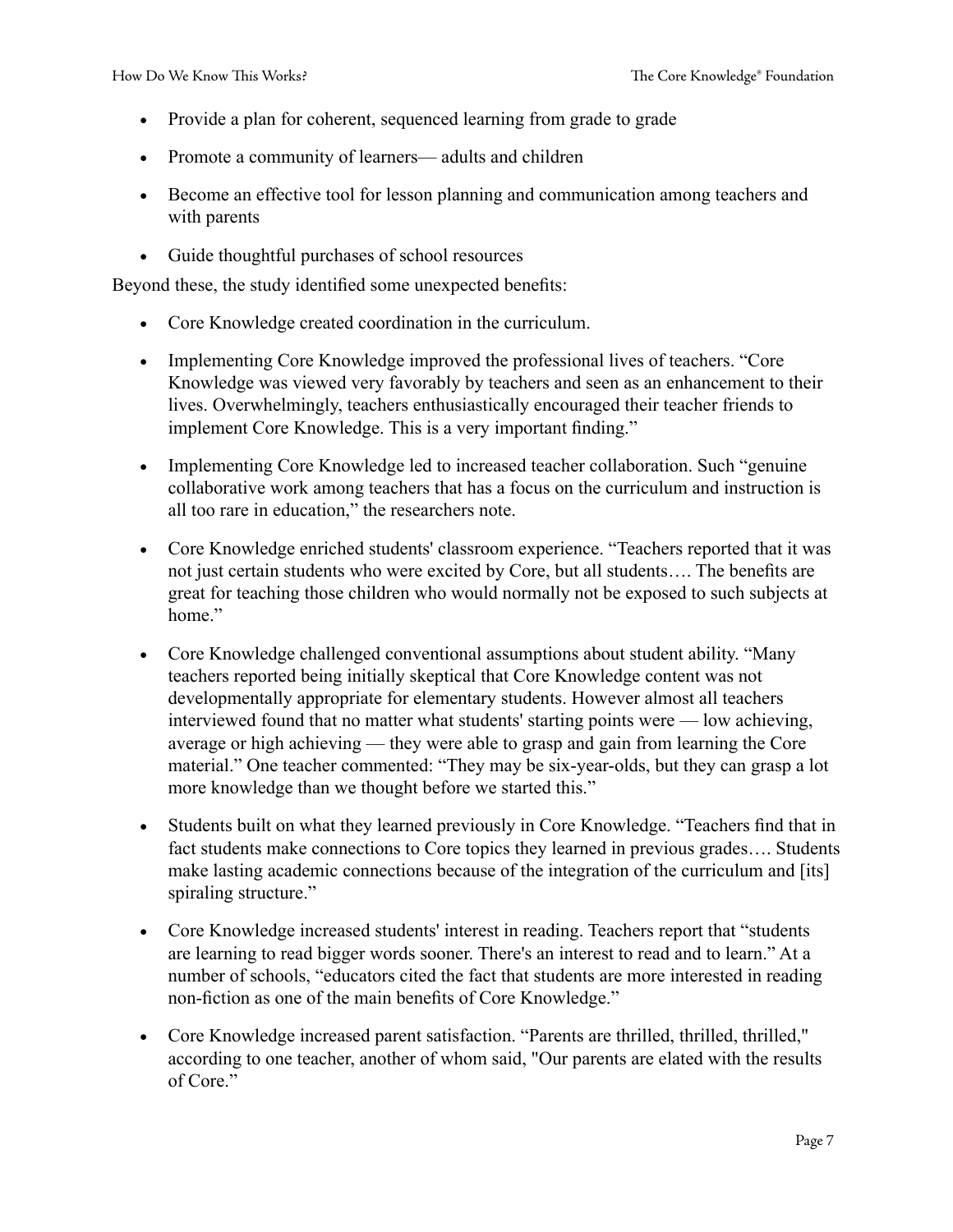Researchers found "no obvious negative outcomes for students." However, they did note that implementing the program makes heavy demands on teachers, especially during the first year of implementation. In addition, almost every teacher interviewed reported difficulty in finding ageappropriate materials for various units.

Furthermore, the study observed that implementation of Core Knowledge can be impeded if teachers do not have time for group planning and cooperation, if the school lacks money for resources, or if state standards are perceived as more important than Core Knowledge topics.

The full report is available online, here.

#### <span id="page-7-0"></span>**D. Core Knowledge Schools in Colorado**

One of the states in which the Core Knowledge idea has caught on is Colorado. There are currently more than 50 schools using Core Knowledge in the state. The following chart shows that Core Knowledge schools are doing quite well on the state's CSAP exam. The results of the 2002 exam are summarized below. They show that large percentages of Core Knowledge schools are posting scores ten, twenty, and even thirty points above the state average. This is additional evidence that implementation of Core Knowledge can go hand-in-hand with success on state exams.

|                                         | % of schools above   | % of schools at<br>least 10 % points | % of schools at<br>least 20 % points | % of schools at<br>least 30 % points |
|-----------------------------------------|----------------------|--------------------------------------|--------------------------------------|--------------------------------------|
| 3rd Grade Reading<br>(41 schools total) | state average<br>80% | above state average<br>63%           | above state average<br>32%           | above state average<br>$0\%$         |
| 3rd Grade Writing<br>(41 schools total) | 80%                  | 66%                                  | 54%                                  | 24%                                  |
| 4th Grade Reading<br>(41 schools total) | 78%                  | 71%                                  | 46%                                  | 17%                                  |
| 4th Grade Writing<br>(41 schools total) | 80%                  | 59%                                  | 44%                                  | 24%                                  |
| 5th Grade Math<br>(42 schools total)    | 76%                  | 64%                                  | 55%                                  | 26%                                  |
| 5th Grade Reading<br>(42 schools total) | 88%                  | 64%                                  | 43%                                  | 21%                                  |
| 5th Grade Writing<br>(42 schools total) | 79%                  | 55%                                  | 50%                                  | 33%                                  |
| 6th Grade Math<br>(37 schools total)    | 84%                  | 68%                                  | 46%                                  | 24%                                  |
| 6th Grade Reading<br>(36 schools total) | 81%                  | 64%                                  | 39%                                  | $11\%$                               |
| 6th Grade Writing<br>(36 schools total) | 81%                  | 67%                                  | 42%                                  | 25%                                  |
| 7th Grade Math<br>(31 schools total)    | 81%                  | 61%                                  | 36%                                  | 29%                                  |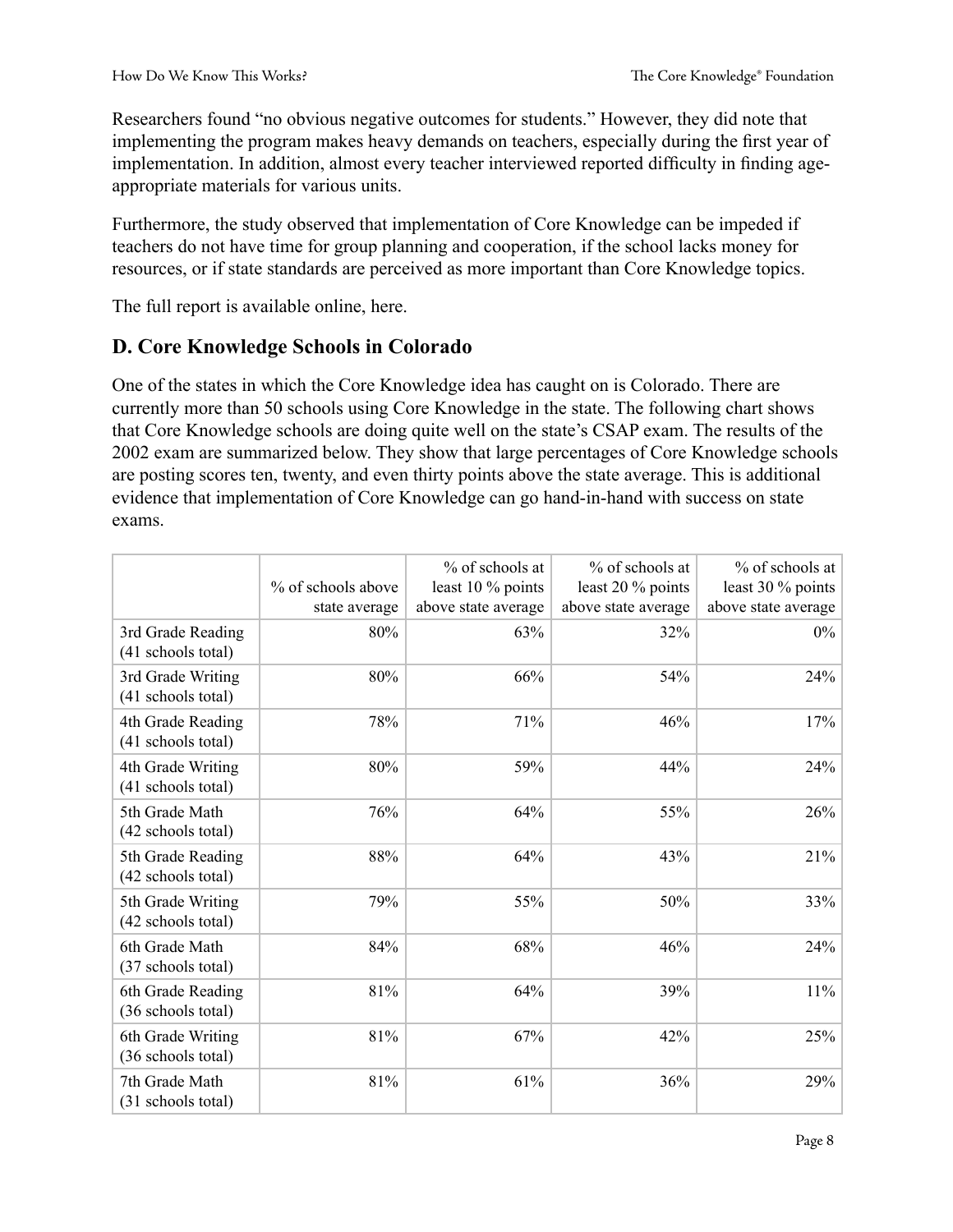|                                         | % of schools above<br>state average | $%$ of schools at<br>least 10 % points<br>above state average | % of schools at<br>least $20\%$ points<br>above state average | % of schools at<br>least 30 $%$ points<br>above state average |
|-----------------------------------------|-------------------------------------|---------------------------------------------------------------|---------------------------------------------------------------|---------------------------------------------------------------|
| 7th Grade Reading<br>(31 schools total) | 84%                                 | 65%                                                           | 39%                                                           | 16%                                                           |
| 7th Grade Writing<br>(32 schools total) | 78%                                 | 66%                                                           | 38%                                                           | 22%                                                           |
| 8th Grade Math<br>(29 schools total)    | 69%                                 | 55%                                                           | 48%                                                           | 24%                                                           |
| 8th Grade Reading<br>(29 schools total) | 79%                                 | 66%                                                           | 38%                                                           | 10%                                                           |
| 8th Grade Science<br>(29 schools total) | 79%                                 | 62%                                                           | 45%                                                           | 14%                                                           |
| 8th Grade Writing<br>(29 schools total) | 69%                                 | 52%                                                           | 41%                                                           | 21%                                                           |

For more details on Core Knowledge schools in Colorado, visit the website maintained by National Core Knowledge Coordinator for Colorado, Holly Hensey, [www.ckcolorado.org](http://www.ckcolorado.org/).

#### <span id="page-8-0"></span>**E. Some Individual Schools**

Cale Elementary School (Charlottesville, VA), a public school where 34% of students get free or reduced-price lunches, significantly outperformed local schools with a similar demographic profile after it adopted Core Knowledge. In the graph below, the diagonal lines represent the best prediction of the percentage of low-income students who would score above the 50th national percentile on standardized tests (in this case the Iowa Test of Basic Skills). The dots on the graph show that while most of the district's elementary schools performed within their predicted range, Cale Elementary performed significantly above what would be predicted by the socioeconomic composition of its students.



Percentage of Students Testing Above the 50th National Percentile Diagonal bands show predicted performance range.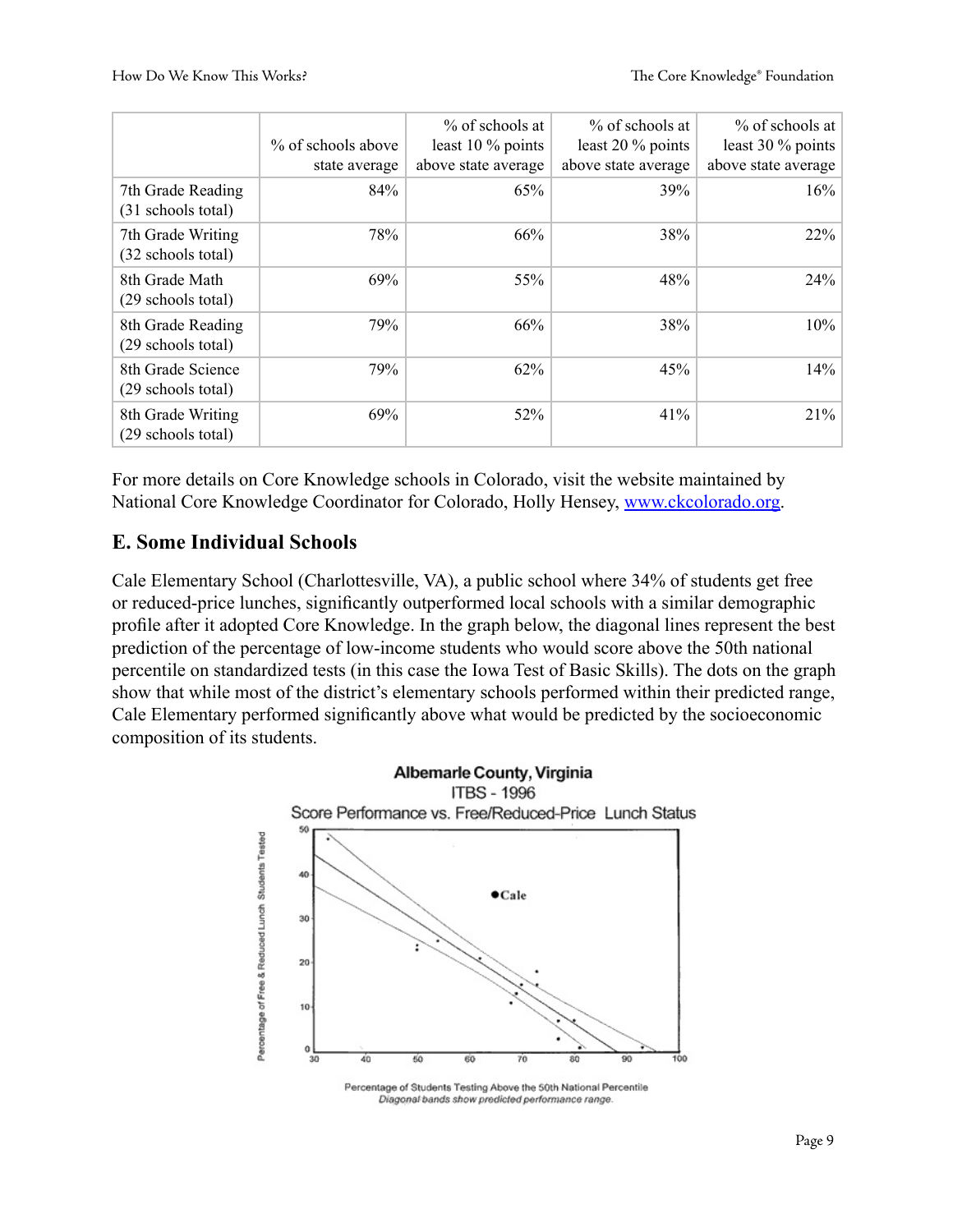Cale's principal commented on his schools achievements: "Since we implemented Core Knowledge, our scores for all students have consistently gone up, especially in social studies, science, and math. The scores surprise us because they constantly go up. We are scoring well above the national norms in social studies, above the 75th percentile. That is very good for our diverse population. These are not all middle-class kids. Half of our students taking the Iowa Test of Basic Skills each year come from low-income homes. Our scores defy what you might expect."

Hawthorne Elementary (San Antonio, Texas), has led its mostly Hispanic student body to increased cultural literacy and improved reading skills. Hawthorne is an urban school where 28% of the students have limited English proficiency and 96% receive free or reduced-price lunches. A study published in the Journal of Education for Students Placed at Risk examined how students at Hawthorne compared to students in the other 65 elementary schools in the San Antonio Independent School District on the Reading Performance section of the Texas Assessment of Academic Skills (TAAS). The JESPAR study includes the following graph, which illustrates that, while district reading performance is generally consistent across grade levels, with a student pass rate of about 55%, Hawthorne's results show a steep increase in the reading pass rate at consecutive grade levels. At grade 3, Hawthorne's pass rate of 34% is well below that of the district. By grade 5, however, Hawthorne's 67% pass rate far exceeds the district's 56% pass rate.



Figure 1: Texas Assessment of Academic Skills Reading Performance.

The authors of the JESPAR study concluded that the carefully sequenced Core Knowledge curriculum does appear to increase achievement at successive grade levels, and also has the potential to help disadvantaged students overcome their disadvantages and achieve academic proficiency.

Three Oaks Elementary (Fort Meyers, FL), a mixed blue-collar/white-collar suburban school with a minority population of 18%, where 40% of students receive free or reduced-price lunch, also made impressive progress after implementing Core Knowledge. In an analysis comparing test scores from Three Oaks and a control school with approximately the same demographic mix, Three Oaks, after using Core Knowledge for three years, reported higher scores than the control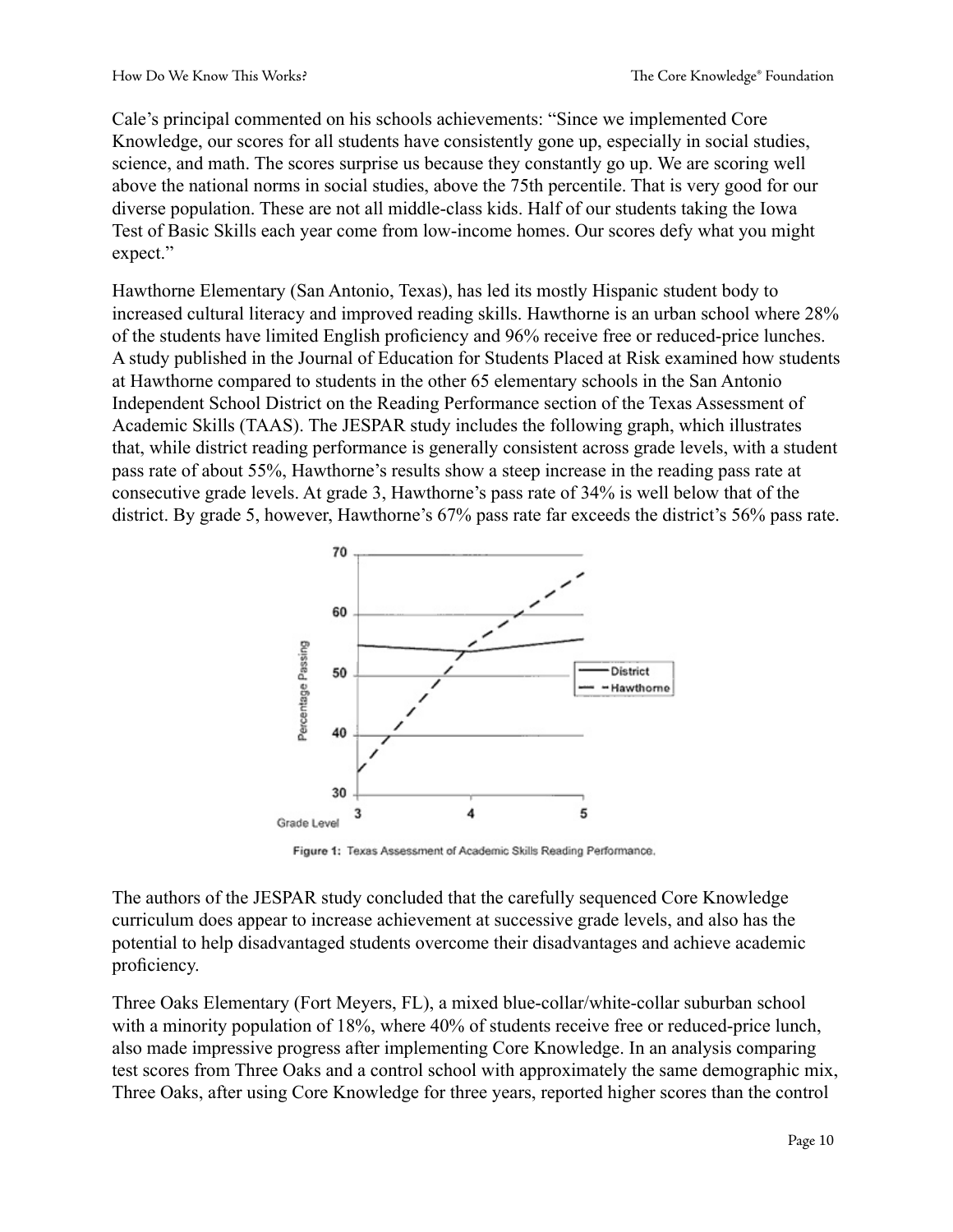school in every category tested. The test used was the California Test of Basic Skills (CTBS). The standard deviation—measuring the spread of scores, from the highest to the lowest—also narrowed by 32 points, indicating that Three Oaks and Core Knowledge had succeeded in lifting low achievers up toward the mean.

## <span id="page-10-0"></span>**Part II: Indirect Evidence**

#### <span id="page-10-1"></span>**A. Cultural Literacy and Success in Grade School**

In addition to test results in Core Knowledge schools, research has shown that students with more cultural literacy tend to do better in school. Georgia Kosmoski and her research team looked at the relationship between cultural literacy and academic achievement. They gave the Cultural Literacy Assessment Test (CLAT), a 75-item test of cultural literacy to 611 fifth graders and compared results on the CLAT with scores on the Comprehensive Test of Basic Skills (CTBS). The researchers found a significant positive correlation between cultural literacy and each area of academic achievement for all ethnic and socioeconomic subgroups studied. Whether the students were white, African-American, or Hispanic, the students who scored high in cultural literacy also tended to score high in academic achievement. The results of the experiments are discussed in an article in The Journal of Experimental Education, listed in the bibliography below.

#### <span id="page-10-2"></span>**B. Cultural Literacy and Success in College**

Studies conducted by Joseph F. Pentony of the University of St. Thomas indicate that cultural literacy also correlates with success in many college classes. In a 1992 article published in Educational and Psychological Measurement, Pentony reported that he had given the Cultural Literacy Test (CLT), a 115-item test developed by the Core Knowledge Foundation in the late 1980s, to 150 first-year English students at the University of Saint Thomas. Pentony found that the total scale score for the CLT "correlated significantly" with grades in English courses and with Verbal SAT scores but not with certain other measures of academic success. On the basis of these findings, Pentony was cautiously optimistic about E.D. Hirsch's theory of cultural literacy, suggesting that the lack of cultural literacy might indeed be disabling in some settings and the possession of cultural literacy might be enabling in others. But Pentony concluded that more research was needed, particularly at the community college level.

Pentony published a second article on the subject in 1996, in Psychological Reports.

This time Pentony gave the CLT test to 150 students at an urban community college. He found that "scores on the CLT correlated significantly with both over-all GPAs and with grades in Freshman English," as well as with scores on the Texas Academic Skills Program. In his closing paragraphs, Pentony again stressed the need for more testing.

A third article appeared in 1997, in Adult Basic Education. After giving the test to 200 students at a large research university, Pentony found that scores on the CLT correlated significantly with GPA, Verbal SAT scores, Math SAT scores, and grades in a whole list of courses, including freshman English, first-semester history, government, general psychology, and freshman math.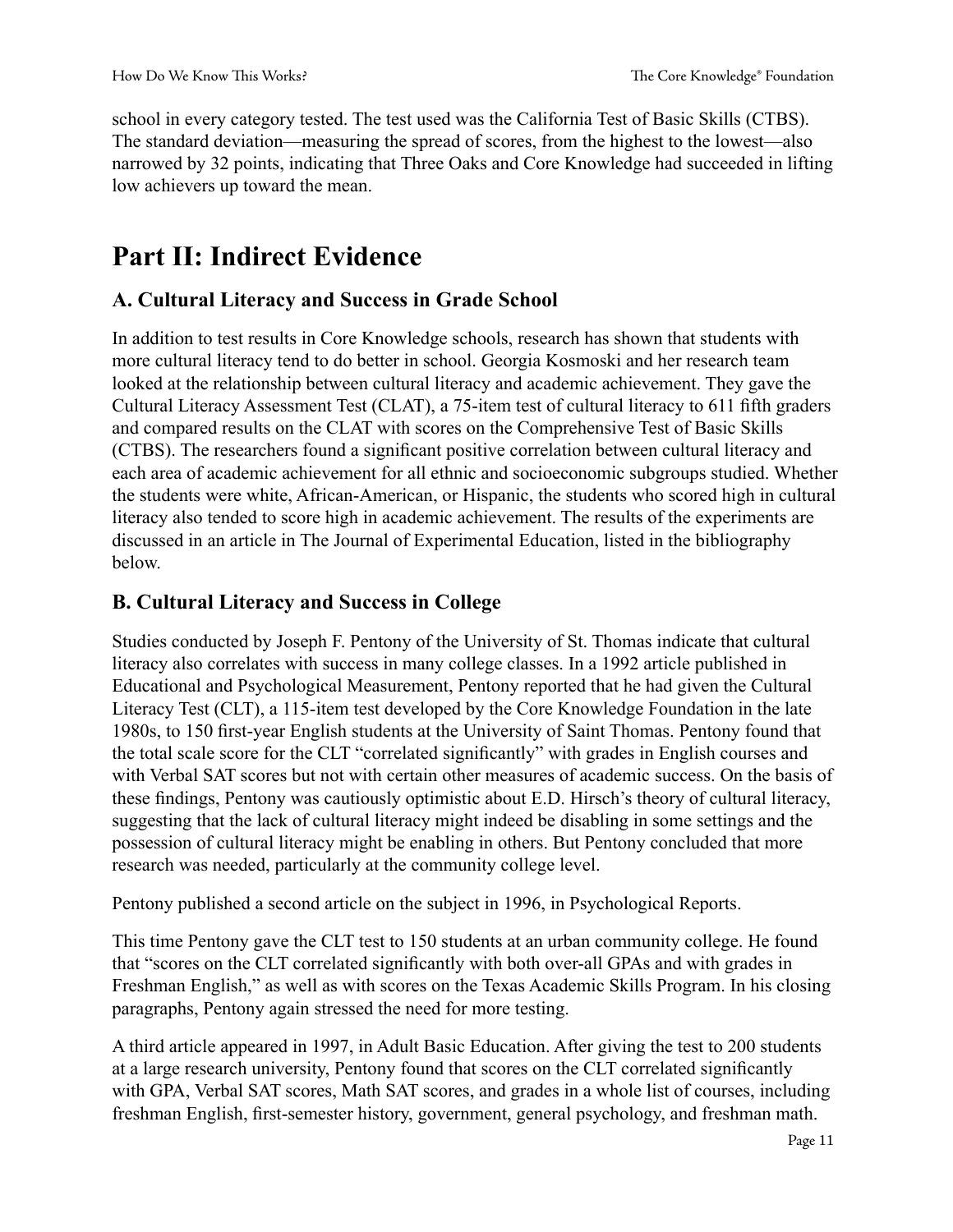Of the students who scored below 70 on the CLT, only 24% were able to earn a B or better in first-semester freshman English. By contrast, students who scored higher than 70 on the CLT had a 63% chance of earning a B or better. Pentony noted that the results obtained by this study were "generally stronger" than the results from previous studies." He concluded: "There is considerable evidence that the construct of cultural literacy is valid."



In 2001 Pentony and two associates reported the results of a fourth study in The Community College Journal of Research and Practice. This study boasted a larger sample group than all of the previous studies put together — 1,343 students from three different community colleges. The results, however, were quite similar. Scores on the CLT "correlated significantly" with GPA, as well as grades in first-semester freshman English courses, history courses, and government courses.

Both Kosmoski and Pentony noted that the correlations they observed do not prove causation. In other words, the fact that students with more cultural literacy were found to do better in grade school, on college admissions tests, and in many college classes does not prove that they excel because they have more cultural literacy. This is true. However, when multiple correlations come from a variety of different studies, the possibility that there is a causal relationship is greatly strengthened, particularly when, as in this case, the causal relation is well grounded in theory.

### <span id="page-11-0"></span>**C. Knowledge and Power**

"Knowledge is power," the English philosopher Francis Bacon declared 400 years ago. But is that still true in modern America? Researchers Thomas G. Sticht, Richard Hofstetter, and Carolyn G. Hofstetter, decided to find out. They conducted telephone interviews with hundreds of adults in the San Diego area. Participants were asked a series of questions about their income, occupation, and level of political activity, then another series of questions designed to assess their content knowledge, or cultural literacy.

The investigators found that there were correlations between content knowledge and all three indicators of power examined — occupation, income, and level of political activity. This was true even when age, education, and ethnicity were controlled for. In other words, regardless of one's age, race, or level of education, possession of large "banks" of declarative knowledge is associated with achieving a position of power in American society.

Perhaps the most startling finding involved median household incomes for those posting high, middle, and low scores on the cultural literacy tests used. Those who posted high scores had a median income of \$65,000, those posting middling scores had a median income of \$39,000, and those posting low scores had a median income of \$26,000.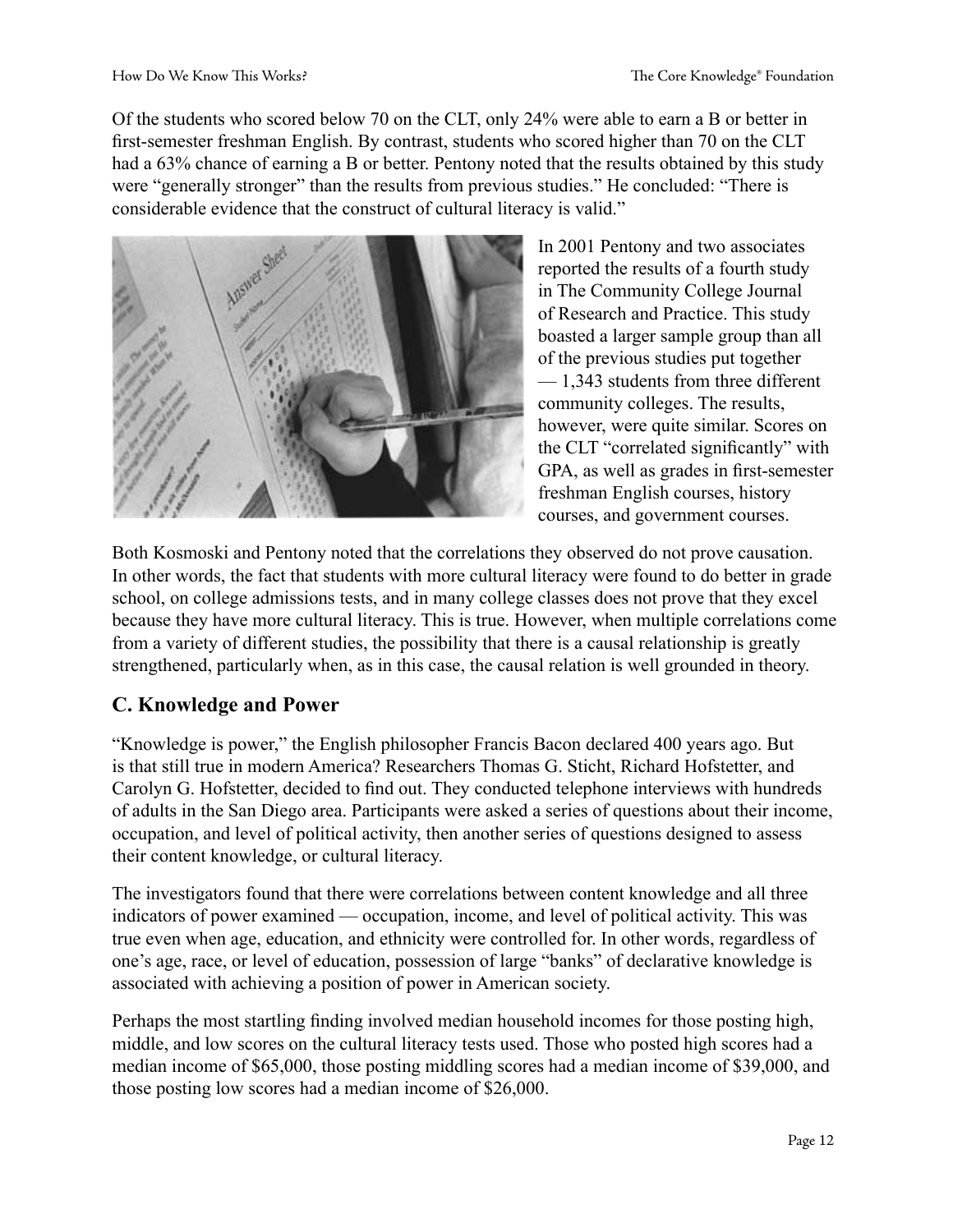The researchers summarized their findings as follows: "While high levels of declarative knowledge are not absolutely necessary for achieving power, they certainly seem to help. Therefore, educational practices that downplay the importance of content knowledge in favor of processes of thinking or learning should be reconsidered."

#### <span id="page-12-0"></span>**D. Evidence from Other Countries**

Two distinguishing feature of Core Knowledge are that it attempts to lay out a core curriculum that can provide common ground for all American schools, and that it insists on introducing academic subjects and rich content in the early grades. International evidence suggests that there are good reasons for both of these policies.

Numerous studies have found that nations with rigorous national curricula tend to post better achievement scores and better results on international tests. Results from the International Association for the Evaluation of Educational Achievement studies, done in the 70s and 80s, showed nations with core curricula, like Sweden, Finland, Hungary, and Japan close to the top, while non-core nations like the U.S. generally lagged behind.

Harold Stevenson and his team of researchers compared math performance for eleventh-graders in Japan, a nation with a core curriculum, and the United States, where there is no national core curriculum. Stevenson's team controlled for socioeconomic level and other crucial variables and found that much larger percentages of U.S. students were performing at low levels. The results of the investigation are summarized in the chart below, from The Schools We Need.



Eleventh graders' scores on the mathematics test: Japan, heavy line; United States, light line. Mean  $\pm$  1 standard deviation: 21.72  $\pm$  6.59 and 13.39 ± 7.06, respectively. Sample sizes: 1120 and 1197.

Source: H. Stevenson, C. Chuansheng, and L. Shin-Ling, "Mathematics Achievement<br>of Chinese, Japanese, and American Children: Ten Years Later," Science 259 (January 1, 1993): 51-58.

Another case in point is TIMSS, the Third International Math and Science Study, which has found that Singapore and other nations with national curricula rank near the top of international math and science scores. In the 1999 installment of TIMSS, Singapore ranked first in the world in math and third in science, in spite of the fact that the country was ranked next to last for the level of home educational resources available. In other words, Singapore's impressive academic results seem to have very little to do with an advantageous home environment and a great deal to do with an effective school system structure organized around a solid, rigorous curriculum.